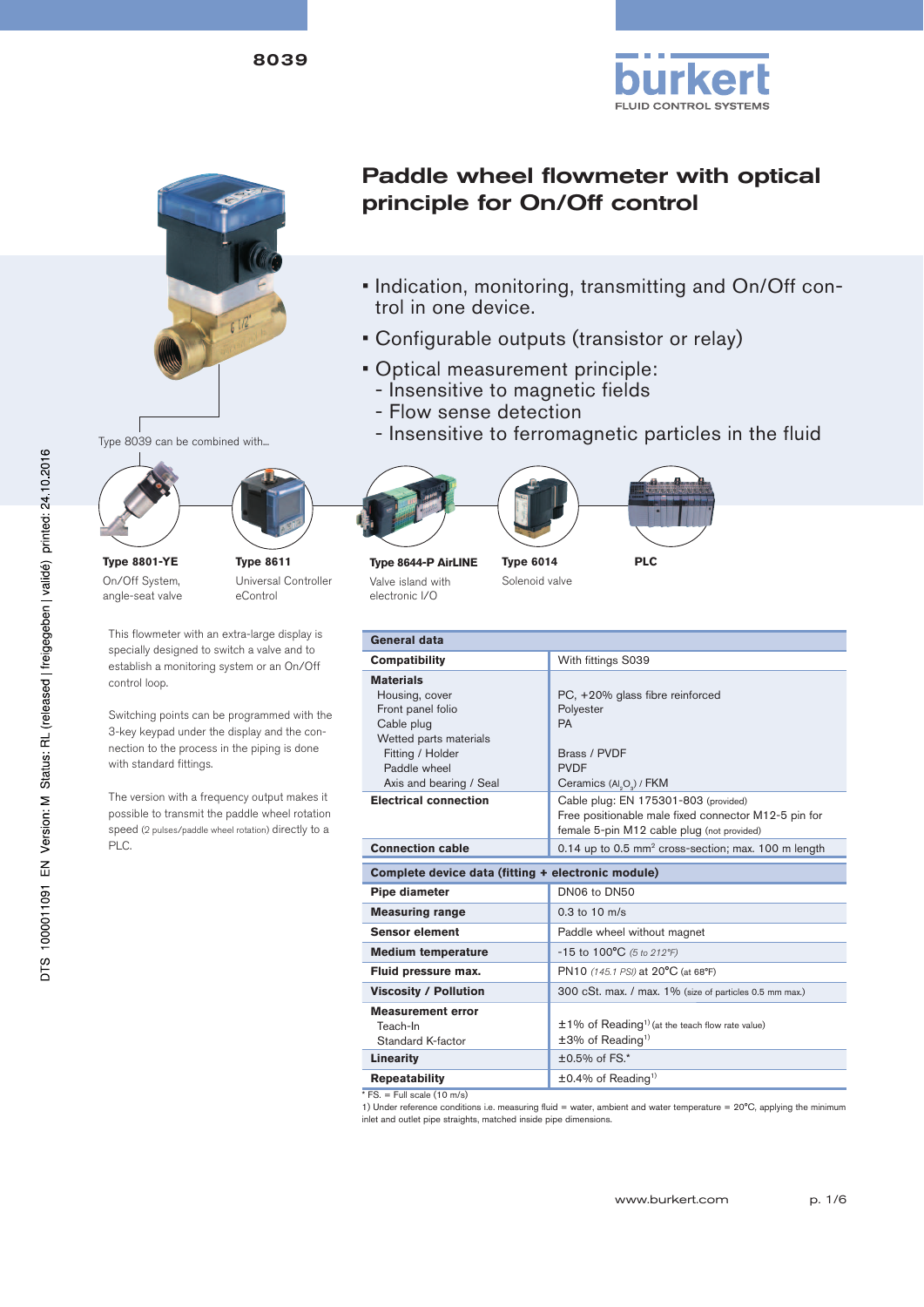

| <b>Electrical data</b>                                                                        |                                                                                                                                |
|-----------------------------------------------------------------------------------------------|--------------------------------------------------------------------------------------------------------------------------------|
| Operating voltage (V+)                                                                        | 12 - 30 V DC, filtered and regulated                                                                                           |
| <b>Current consumption</b>                                                                    | $\leq$ 80 mA (without load)                                                                                                    |
| <b>Reversed polarity of DC</b>                                                                | Protected                                                                                                                      |
| Threshold programming mode                                                                    | window or hysteresis                                                                                                           |
| Output<br>Transistor for threshold<br>(configurable)                                          | Transistor NPN and/or PNP, open collector,<br>5 - 30 V DC, max. 700 mA,<br>protect against short circuit.                      |
| Relay (configurable)                                                                          | 3A/250 V AC or 3A/30 V DC                                                                                                      |
| Frequency                                                                                     | Transistor NPN, open collector,<br>5 - 30 V DC, max. 700 mA                                                                    |
| <b>Environment</b>                                                                            |                                                                                                                                |
| <b>Ambient temperature</b>                                                                    | 0 to $+60^{\circ}$ C (operating and storage)                                                                                   |
| <b>Relative humidity</b>                                                                      | $\leq$ 80%, without condensation                                                                                               |
| <b>Standards, directives and approvals</b>                                                    |                                                                                                                                |
| <b>Protection class</b>                                                                       | IP65 with connector plugged-in and tightened                                                                                   |
| <b>Standard and directives</b><br><b>FMC</b><br>Low voltage<br>Pressure<br>Vibration<br>Shock | EN 50081-1, 50082-2<br>FN 61010-1<br>Complying with article 3 of §3 from 97/23/CE directive.*<br>EN 60068-2-6<br>EN 60068-2-27 |

\* For the 97/23/CE pressure directive, the device can only be used under following conditions (depend on max. .<br>ssure, pipe diameter and fluid).

| .                     |                   |  |  |  |  |  |
|-----------------------|-------------------|--|--|--|--|--|
| <b>Type of fluid</b>  | <b>Conditions</b> |  |  |  |  |  |
| Fluid group 1, §1.3.a | $DN \leq 25$ only |  |  |  |  |  |
| Fluid group 2, §1.3.a | $PN^*DN < 1000$   |  |  |  |  |  |
| Fluid group 1, §1.3.b | $PN^*DN < 2000$   |  |  |  |  |  |
| Fluid group 2, §1.3.b | DN < 200          |  |  |  |  |  |

# Pressure/temperature diagram



# Design and principle of operation



The flowmeter 8039 is built up with an electronic module and a measurement paddle wheel associated to a fitting. This connection is made by means of screws.

When liquid flows through the pipe, the paddle wheel is set in rotation, generating a measuring signal (pulses) which frequency is proportional to the flow velocity. A conversion coefficient (K factor, available in the instruction manual of the fitting), specific to each pipe (size and material) enables the conversion of this frequency into flow rate.

The output signal is provided via cable plug according to EN 175301-803 and/or a free positionable male M12- 5 pin fixed connector.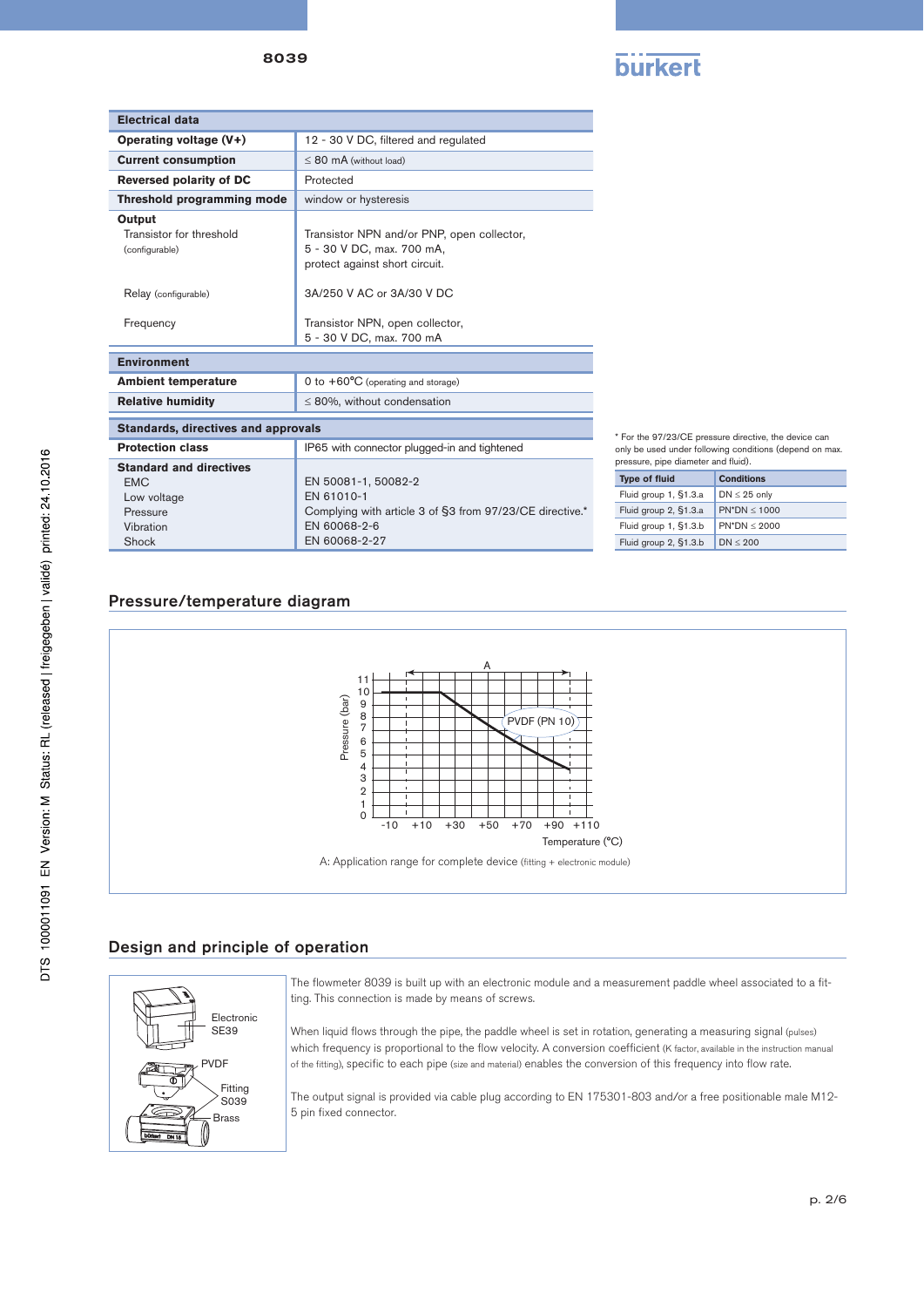

# Display and operation

The device can be calibrated by means of the K-factor, or via the TEACH-IN function.

Customized adjustments, such as engineering units, output, filter, bargraph are carried out on site.

The operation is specified according to three levels:

#### **Indication in operating mode / Display**

- measured flow
- high threshold value
- low threshold value

#### **Parameter definition**

- engineering units (International mesuring units)
- K-factor / TEACH-IN function
- selection of switching mode**1)** (window, hysteresis)
- selection of threshold value**1)**
- filter
- 10-segment bargraph (select min. and max. value)

#### **Test**

- switching threshold test with flow simulation (dry-run test operation)



#### **1) 8039 with standard On/Off output**

- 2 switching modes for the output, either hysteresis or window, inverted or not

- Parameterizable delay before switching

- Possible outputs depending on the version: relay, transistor NPN, transistor PNP, frequency



# Installation

Minimum straight upstream and downstream distances must be observed. According to the pipe design, necessary distances can be bigger or use a flow conditioner to obtain the best accuracy. For more information, please refer to EN ISO 5167-1.

EN ISO 5167-1 prescribes the straight inlet and outlet distances that must be complied with when installing fittings in pipe lines in order to achieve calm flow conditions. The most important layouts that could lead to turbulence in the flow are shown below, together with the associated prescribed minimum inlet and outlet distances. These ensure calm, problem-free measurement conditions at the measurement point.

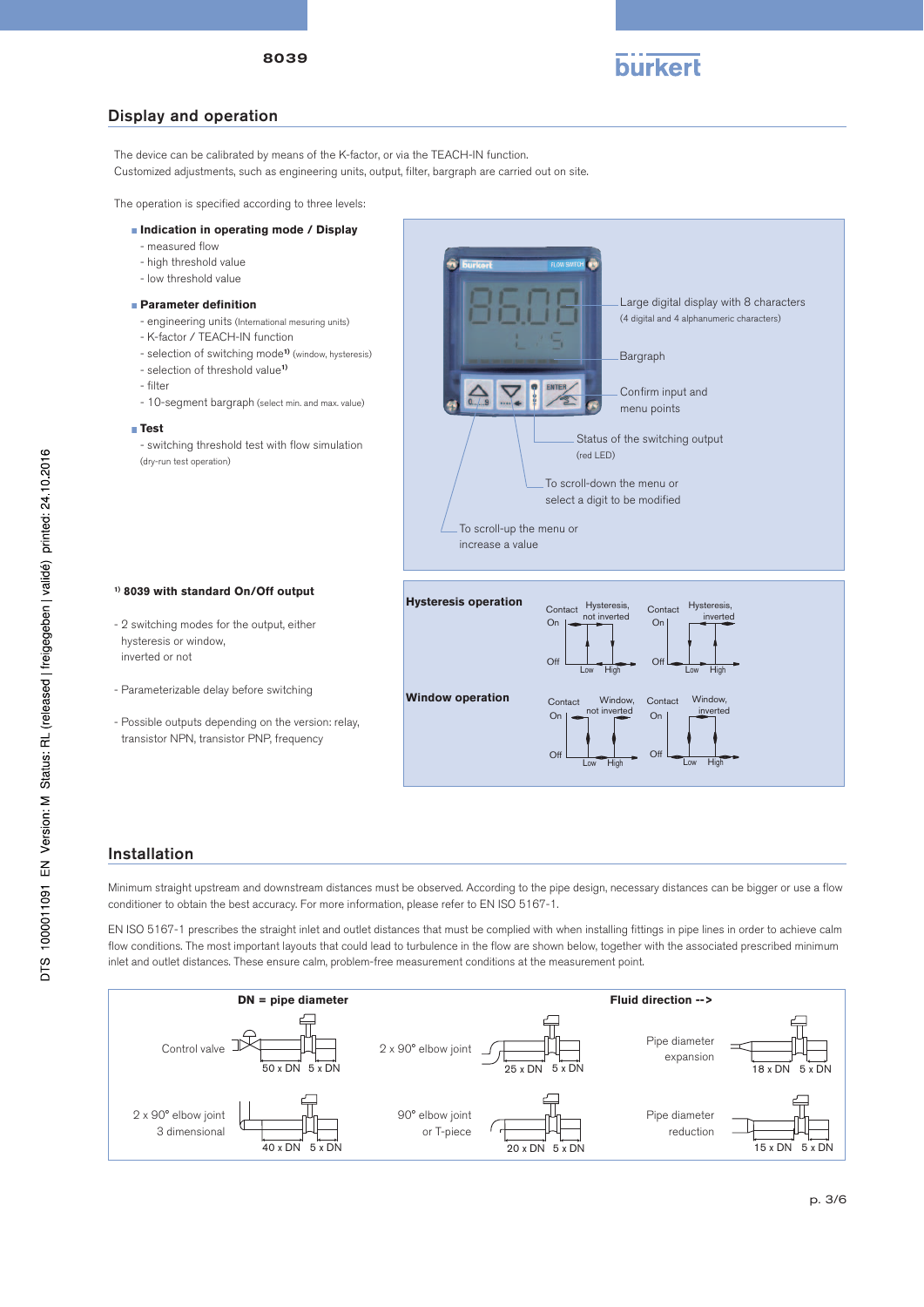

# Installation (continued)

The device can be installed into either horizontal or vertical pipes.



Pressure and temperature ratings must be respected according to the selected fitting material. The suitable pipe size is selected using the diagram Flow/Velocity/DN. The measuring device is not designed for gas flow measurement.

# Diagram Flow/Velocity/DN

### Example:

#### • Flow: 10 m3/h

• Ideal flow velocity: 2...3 m/s

For these specifications, the diagram indicates a pipe size of DN40

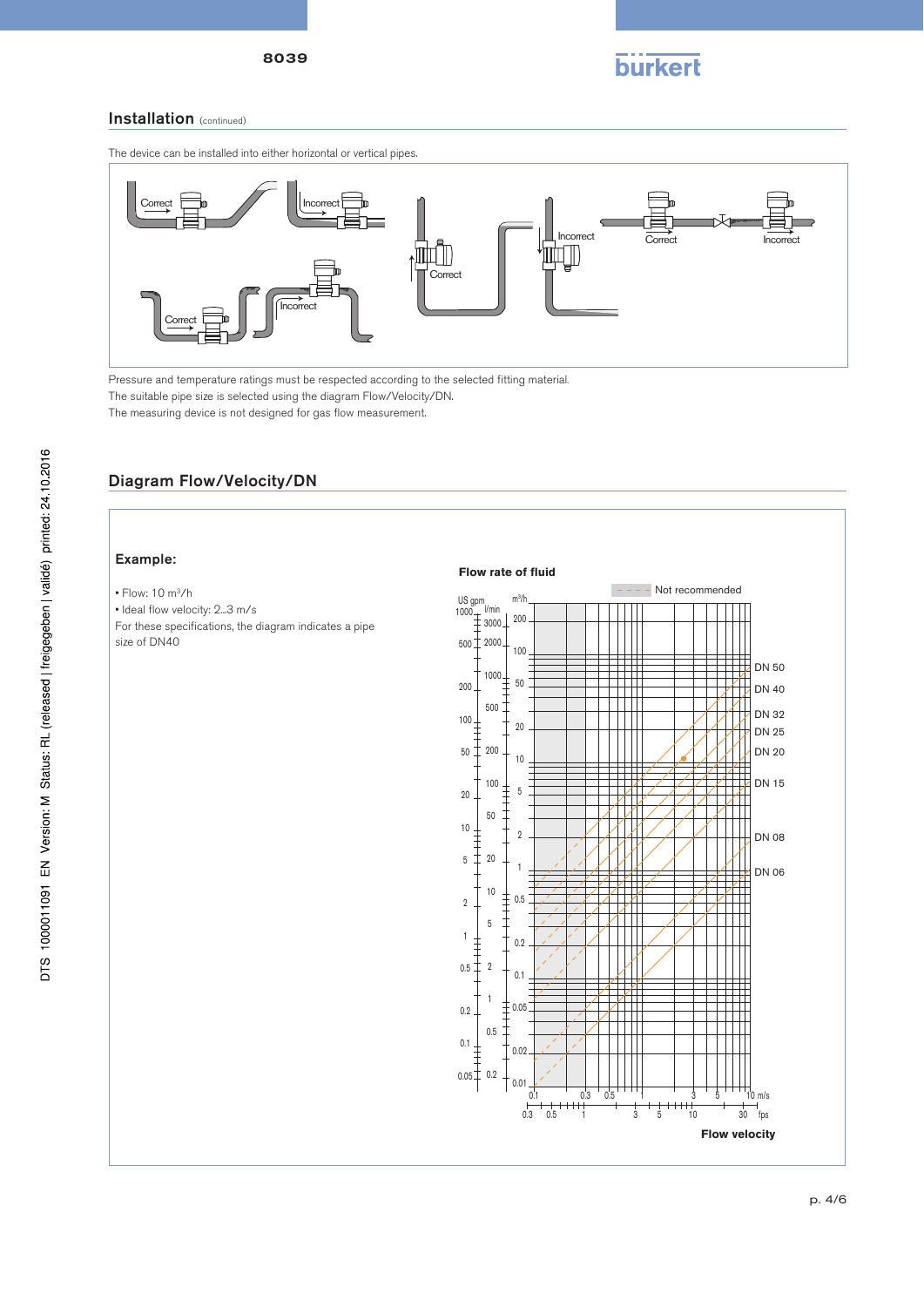

# Dimensions 8039



| <b>DN</b> | F    | C     |                  | L1               |      |      |  |
|-----------|------|-------|------------------|------------------|------|------|--|
| [mm]      | [mm] | [mm]  | <b>linchl</b>    | <b>linchl</b>    | [mm] | [mm] |  |
| 15        | 34.5 | 84.0  | G <sub>1/2</sub> | <b>NPT 1/2</b>   |      | 16.0 |  |
| 20        | 32.0 | 94.0  | G <sub>3/4</sub> | <b>NPT 3/4</b>   |      | 17.0 |  |
| 25        | 32.2 | 104.0 | G <sub>1</sub>   | NPT <sub>1</sub> |      | 23.5 |  |
| 32        | 35.8 | 119.0 | G11/4            | NPT 1 1/4        |      | 23.5 |  |
| 40        | 39.6 | 129.0 | $G$ 1 1/2        | NPT 1 1/2        |      | 23.5 |  |
| 50        | 45.7 | 150.0 | G <sub>2</sub>   | NPT <sub>2</sub> |      | 27.5 |  |

# **8039 with external thread connection**

**G, NPT or metric** 



| <b>DN</b> |      |                                                           |                  | L1               |         |      |
|-----------|------|-----------------------------------------------------------|------------------|------------------|---------|------|
| [mm]      | [mm] | $\lceil \mathsf{mm} \rceil$ $\lceil \mathsf{inch} \rceil$ |                  | [inch]           | [mm]    | [mm] |
| 06        | 29.7 |                                                           | 90.0 G $1/4$     | G <sub>1/2</sub> |         | 14.0 |
| 08        | 29.7 | 90.0                                                      | G <sub>1/2</sub> | <b>NPT 1/2</b>   | M16x1.5 | 14.0 |



# Ordering chart for flowmeter 8039

The flowmeter Type 8039 is built-up of an electronic module Type SE39 + an INLINE fitting Type S039.

## **Note: Please order the two required units separately. If a cable connector (M12) is needed please order that too**

# Electronic module Type SE39 - for fitting Type S039

| <b>Voltage</b><br>supply |                     | ctrical<br>$rac{e}{10}$ $rac{5}{10}$                                          | <u>o</u> |
|--------------------------|---------------------|-------------------------------------------------------------------------------|----------|
| 12 - 30 V DC             | <b>NPN</b>          | Cable plug EN 175301-803                                                      | 440 378  |
|                          | <b>PNP</b>          | Cable plug EN 175301-803                                                      | 440 379  |
|                          | NPN and PNP         | Free positionable male fixed connector 5-pin M12                              | 440 377  |
|                          | Relay               | Free positionable male fixed connector 5-pin M12 and cable plug EN 175301-803 | 440 382  |
|                          | Relay and frequency | Free positionable male fixed connector 5-pin M12 and cable plug EN 175301-803 | 447806   |